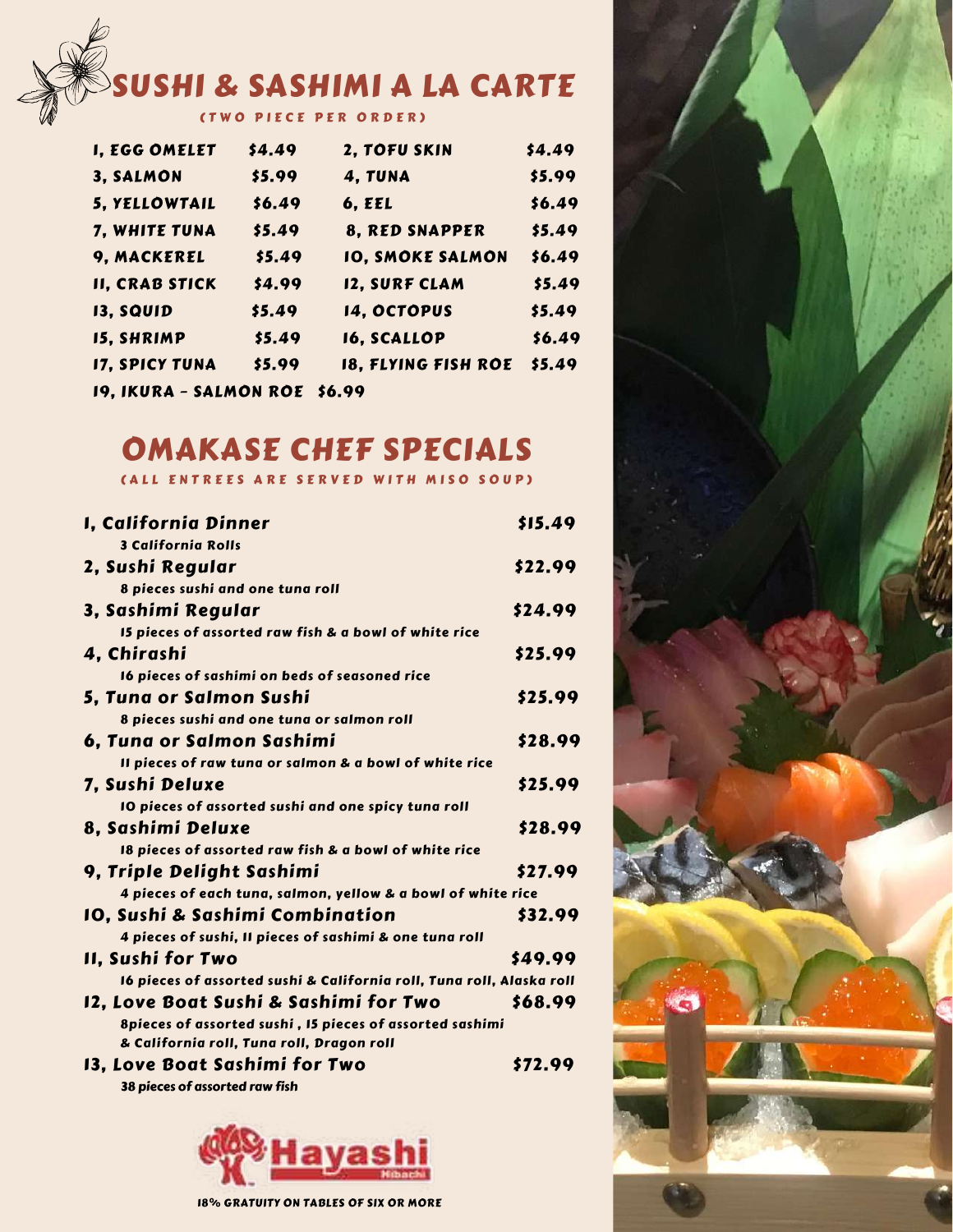

## APPETIZERS FROM THE SUSHI BAR

| I, Sushi Appetizer - 4 pieces                                                                                                        | \$8.99  |
|--------------------------------------------------------------------------------------------------------------------------------------|---------|
| 4 pieces of assorted sushi, All salmon or Tuna (\$2 extra)                                                                           |         |
| 2, Sashimi Appetizer - 6 pieces                                                                                                      | \$10.49 |
| 6 pieces of assorted sashimi, All salmon or Tuna (\$3 extra)                                                                         |         |
| 3, Sunomone                                                                                                                          | \$10.49 |
| octopus, crab stick, shrimp and mackarel in vinegar<br>seasoned sauce served with cucumber                                           |         |
| 4, Pepper Salmon<br>Seared salmon with black pepper, served with panzu sauce                                                         | \$9.99  |
| 5, Tuna Tataki<br>Seared plain tuna with chili mix served with panzu sauce                                                           | \$9.99  |
| 6, Hayashi Tuna Poke<br>Chopped tuna, seaweed, Japanese pepper flake<br>Served spring mix ponzu sauce and hot chili sauce            | \$12.49 |
| 7, Hayashi Tuna Tower<br>A tower of fresh tuna, spicy crab, ripe avocado and<br>Steam rice, Topped with tobiko, eel sauce spicy mayo | \$12.99 |
| 8, Yellowtail Jalapeno                                                                                                               | \$12.99 |
| 6 pieces of yellowtail sashimi style served with wasabi yuzu sauce                                                                   |         |
| 9, West Texas Star Fish                                                                                                              | 58.99   |

#### FROM THE KITCHEN

| I, Edamame - (steamed young soybean)                                                                   | \$5.99 |
|--------------------------------------------------------------------------------------------------------|--------|
| 2, Harumaki - (vegetable spring rolls)                                                                 | \$6.49 |
| 3, Beef Egg Rolls one\$1.79 two\$3.49 four                                                             | \$6.49 |
| 4, Gyoza - (pan fried pork dumpling)                                                                   | \$7.49 |
| 5, Shumai - (steamed shrimp dumpling)                                                                  | \$6.99 |
| 6, Age Tofu - (tempura fried bean curd)                                                                | \$5.99 |
| 7, Hayashi Fried Calamari                                                                              | \$7.99 |
| 8, Japanese Style Chicken Nuggets<br>deep fried marinated chicken with teriyaki sauce & sriracha sauce | \$8.49 |
| 9, Vegetable Tempura Appetizer<br>7 pieces lightly battered fried assorted vegetable                   | \$7.49 |
| 10, Shrimp Tempura Appetizer<br>2 pieces shrimp & 5 pieces lightly battered fried assorted vegetable   | \$8.99 |
| II, Rock Shrimp Tempura<br>6 pieces lightly battered fried chopped shrimp with spicy mayo              | \$7.99 |
| 12, Soft Shell Crab Tempura<br>2 pieces lightly battered fried soft shell crab with tempura sauce      | \$9.99 |
| 13, Hamachi Kama<br>Grilled the collar of yellowtail fish                                              | \$8.99 |
| 14, Surume Ika - (grilled whole squid)                                                                 | \$9.99 |
| <b>15, Grilled New Zealand Mussels</b>                                                                 | \$8.99 |













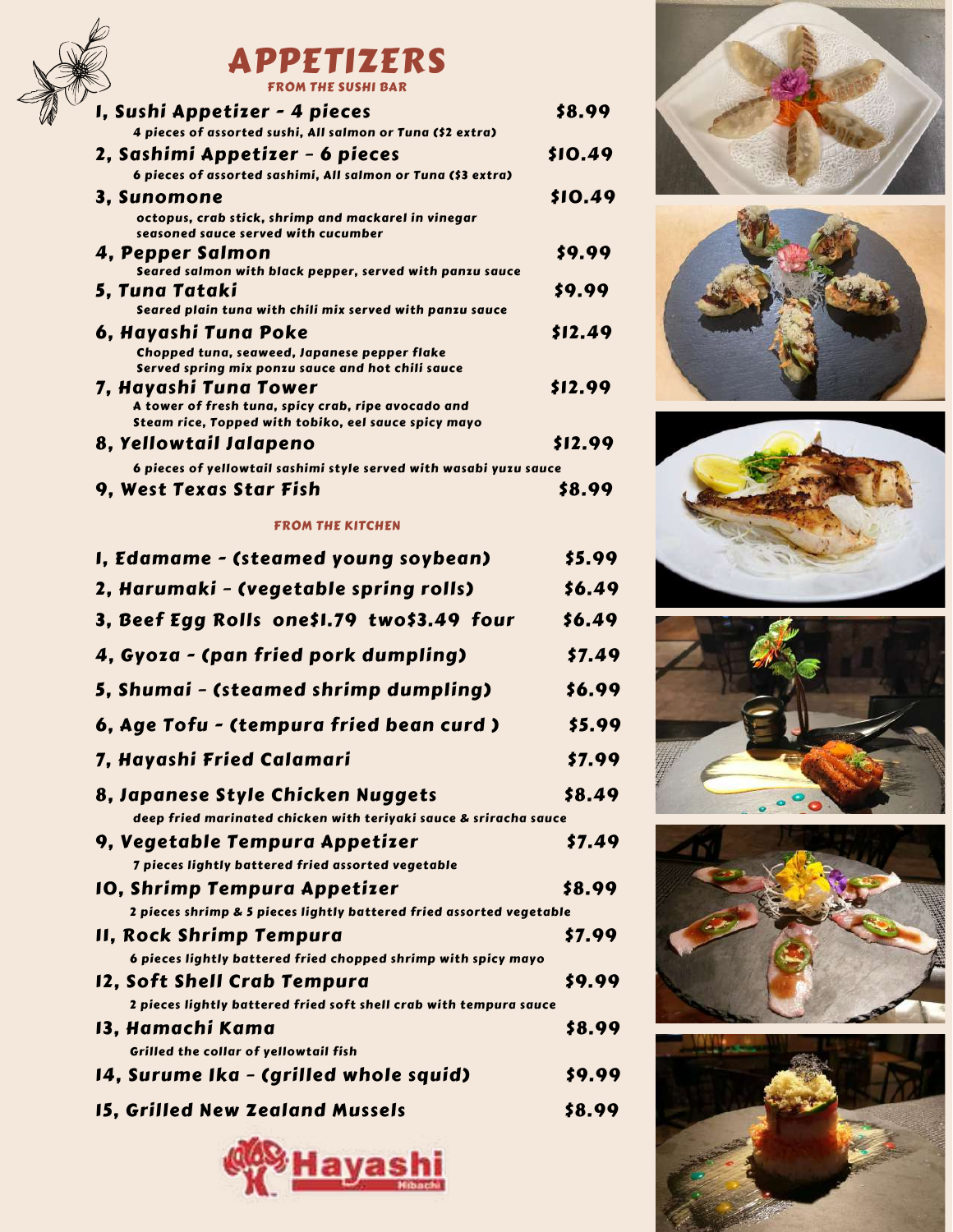

SOUPS & SALADS

| I, Clear Soup                                                                | \$1.59 |
|------------------------------------------------------------------------------|--------|
| 2, Miso Soup                                                                 | \$1.99 |
| 3, Seafood Soup                                                              | \$7.99 |
| Clear broth with shrimp, scallop, crab stick, and assorted vegetable         |        |
| 4, Cucumber Salad                                                            | \$7.49 |
| Sliced cucumber and spring mixed salad served with ponzu sauce               |        |
| 5, Avocado Salad                                                             | \$7.99 |
| Sliced avocado and spring mixed salad served with ponzu sauce and spicy mayo |        |
| 6, Kani Salad / Spicy Kani Salad                                             | \$7.99 |
| Cucumber and crab meat mixed with crunchy and Japanese mayonnaise            |        |
| 7, Ika -(Squid) Salad                                                        | \$8.49 |
| Cooked marinated squid served with cucumber and panzu sauce                  |        |
| <b>8. Seaweed Salad</b>                                                      | \$8.99 |

# FRIED RICE & NOODLE

FRIED RICE: HIBACHI STYLE RICE WITH CHOPPED ONIONS, CARROTS AND GREEN ONIONS WITH CHOICE OF MEATS YAKI NOODLE: SAUTEED NOODLE STIR- FRIED /W ASSORTED VEGETABLE & CHOICE OF MEATS

| I, Chicken fried rice          | \$8.99  |
|--------------------------------|---------|
| 2, Shrimp fried rice           | \$9.49  |
| 3, Beef fried rice             | \$9.99  |
| 4, Combo fried rice            | \$12.99 |
| 5, Chicken Yaki Udon / or Soba | \$13.99 |
| 6, Shrimp Yaki Udon / or Soba  | \$14.49 |
| 7, Beef Yaki Udon / or Soba    | \$14.49 |
| 8, Combo Yaki Udon / or Soba   | \$15.99 |

# NOODLE SOUP BOWLS

LARGE BOWL OF UDON OR SOBA NOOLDE SOUP WITH EGG, VEGETABLES AND 2 PIECES OF SHRIMP CHOICE OF MEATS

| I, Chicken Nabeyaki Udon / or Soba | \$14.49 |
|------------------------------------|---------|
| 2, Shrimp Nabeyaki Udon / or Soba  | \$15.49 |
| 3, Beef Nabeyaki Udon / or Soba    | \$15.49 |
| 4, Combo Nabeyaki Udon / or Soba   | \$16.49 |













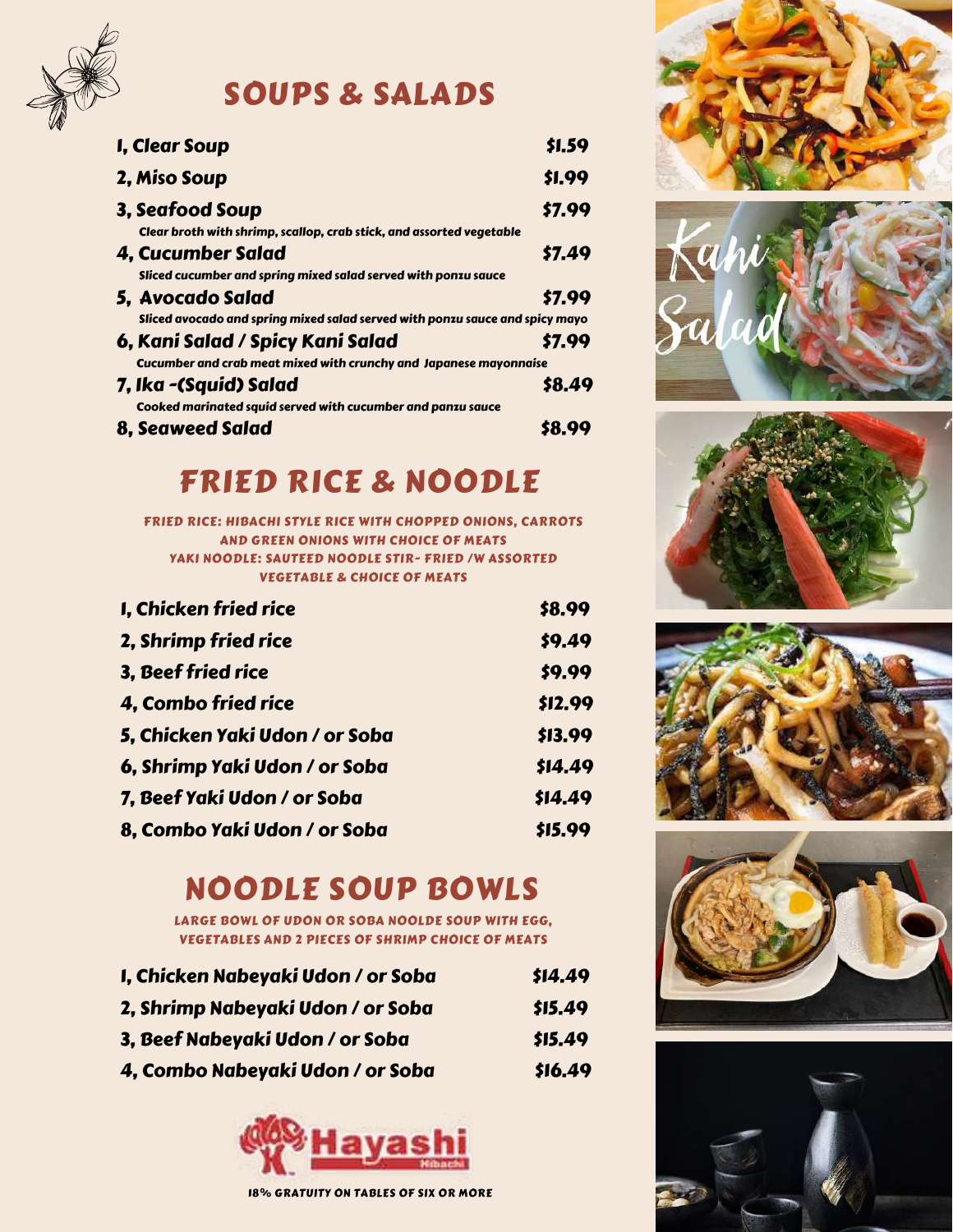

# TERIYAKI DINNERS

STEAM BROCCOLI & GRILL ONIONS WITH CHOICE OF MEATS & TERIYAKI SAUCE , SERVED WITH CLEAR SOUP, HOUSE SALAD AND WHITE RICE

| I, Teriyaki Tofu    | \$10.99 |
|---------------------|---------|
| 2, Teriyaki Chicken | \$13.99 |
| 3, Teriyaki Shrimp  | \$16.99 |
| 4, Teriyaki Salmon  | \$17.99 |
| 5, Teriyaki Scallop | \$18.99 |
| 6, Teriyaki Steak   | \$18.99 |

# TEMPURA DINNERS

LIGHTLY BATTERED DEEP FRIED CHOICE OF MEAT AND SERVED WITH TEMPURA SAUCE, CLEAR SOUP, SALAD, AND WHITE RICE

| I, Vegetable Tempura Dinner                                           | \$11.99 |
|-----------------------------------------------------------------------|---------|
| 2, Chicken Katsu                                                      | \$14.99 |
| Breaded deep fried boneless chicken cutlet served with katsu sauce    |         |
| 3, Tonkatsu                                                           | \$14.49 |
| Breaded deep fried boneless pork cutlet served with katsu sauce       |         |
| 4, Chicken Tempura                                                    | \$14.99 |
| 5 pieces chicken & 5 pieces lightly battered fried assorted vegetable |         |
| 5, Shrimp Tempura Dinner                                              | \$17.99 |
| 5 pieces shrimp & 5 pieces lightly battered fried assorted vegetable  |         |
| <b>6, Seafood Tempura</b>                                             | \$22.99 |

 2 pieces shrimp, 2 pieces scallop, 2 pieces crab stick & 5 pieces lightly battered fried assorted vegetable

# HAYASHI DINNER BENTO BOX

ALL BOXES COME WITH ONE CALIFORNIA ROLL, SHRIMP & VEGETABLE TEMPURA AND 3 PIECES SHUMAI, SERVED WITH CLEAR SOUP, HOUSE SALAD AND WHITE RICE

| I, Bento Box - Chicken       | \$16.99 |  |
|------------------------------|---------|--|
| 2, Bento Box - BEEF          | \$17.99 |  |
| 3, Bento Box - Salmon        | \$18.99 |  |
| 4, Bento Box - Shrimp        | \$17.99 |  |
| 5, Bento Box - Chicken katsu | \$18.99 |  |

One breaded deep fried boneless chicken cutlet served with katsu sauce















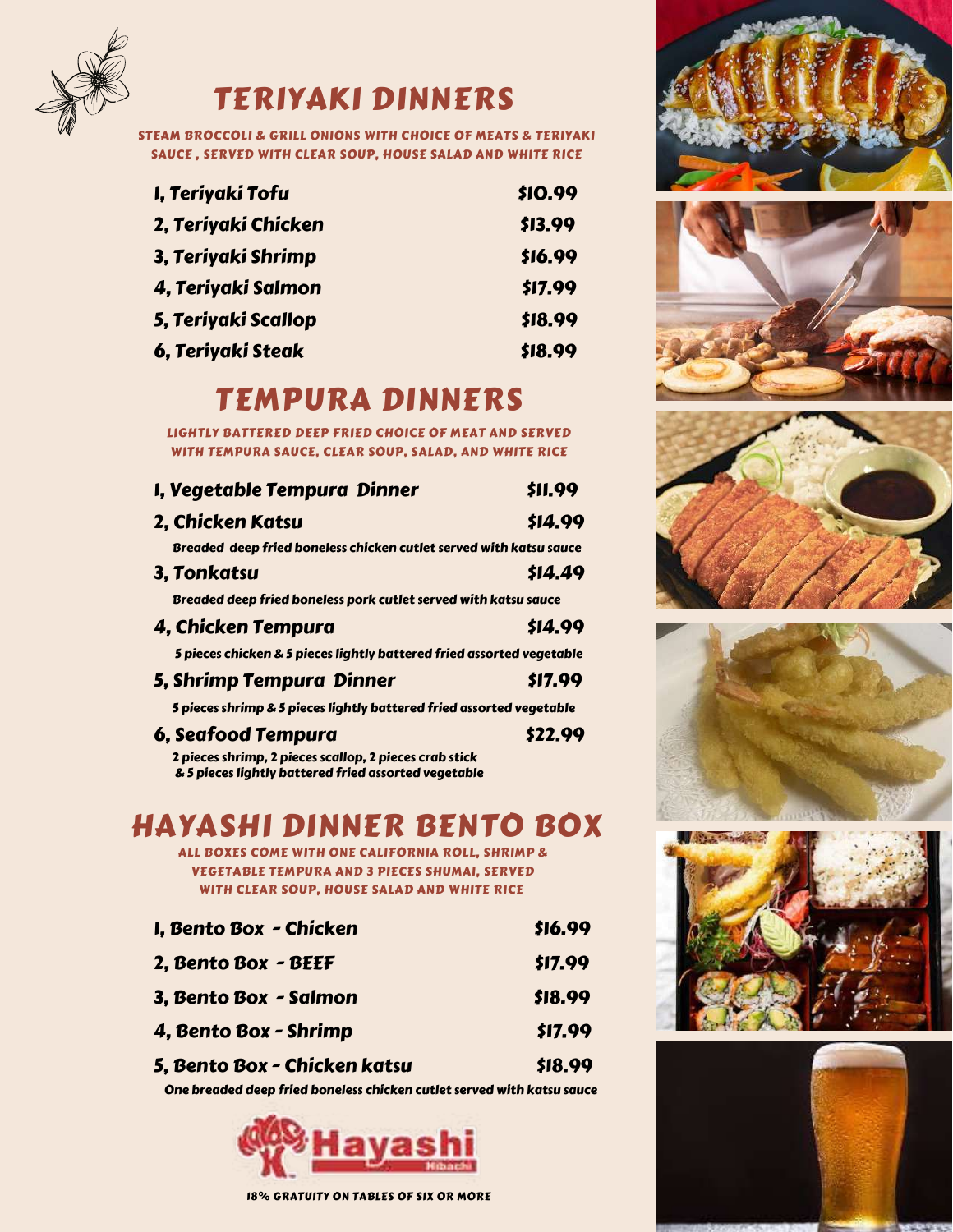

# HIBACHI DINNERS

ALL ENTREES SERVED WITH CLEAR SOUP, HOUSE SALAD AND FRIED RICE OR NOODLE AND 2 PIECES SHRIMP APPETIZER

| I, Hibachi Vegetable     | \$14.99 |
|--------------------------|---------|
| 2, Hibachi Chicken       | \$21.99 |
| 3, Hibachi Shrimp        | \$22.99 |
| 4, Hibachi Steak         | \$24.99 |
| 5, Hibachi Scallop       | \$25.99 |
| 6, Hibachi Salmon        | \$24.99 |
| 7, Hibachi Tuna          | \$26.99 |
| 8, Hibachi Calamari      | \$22.99 |
| 9, Hibachi Beef Teriyaki | \$23.99 |
| IO, Hibachi Filet Mignon | \$34.99 |
| II, Hibachi Lobster      | \$32.99 |

# CHILDREN'S ENTREES

SERVED WITH CLEAR SOUP, FRIED RICE OR NOODLE - CHILDREN 10 AND UNDER ONLY

| I, Kid's - Hibachi Vegetables       | \$7.99         |
|-------------------------------------|----------------|
| 2, Kid's - Hibachi Chicken          | \$8.99         |
| 3, Kid's - Hibachi Shrimp           | \$10.49        |
| 4, Kid's - Hibachi Steak            | <b>\$10.49</b> |
| 5, Kid's - Hibachi Salmon           | \$10.49        |
| 6, Kid's - Hibachi Scallops         | \$10.99        |
| 7, Kid's - Teriyaki Chicken Nuggets | \$8.99         |













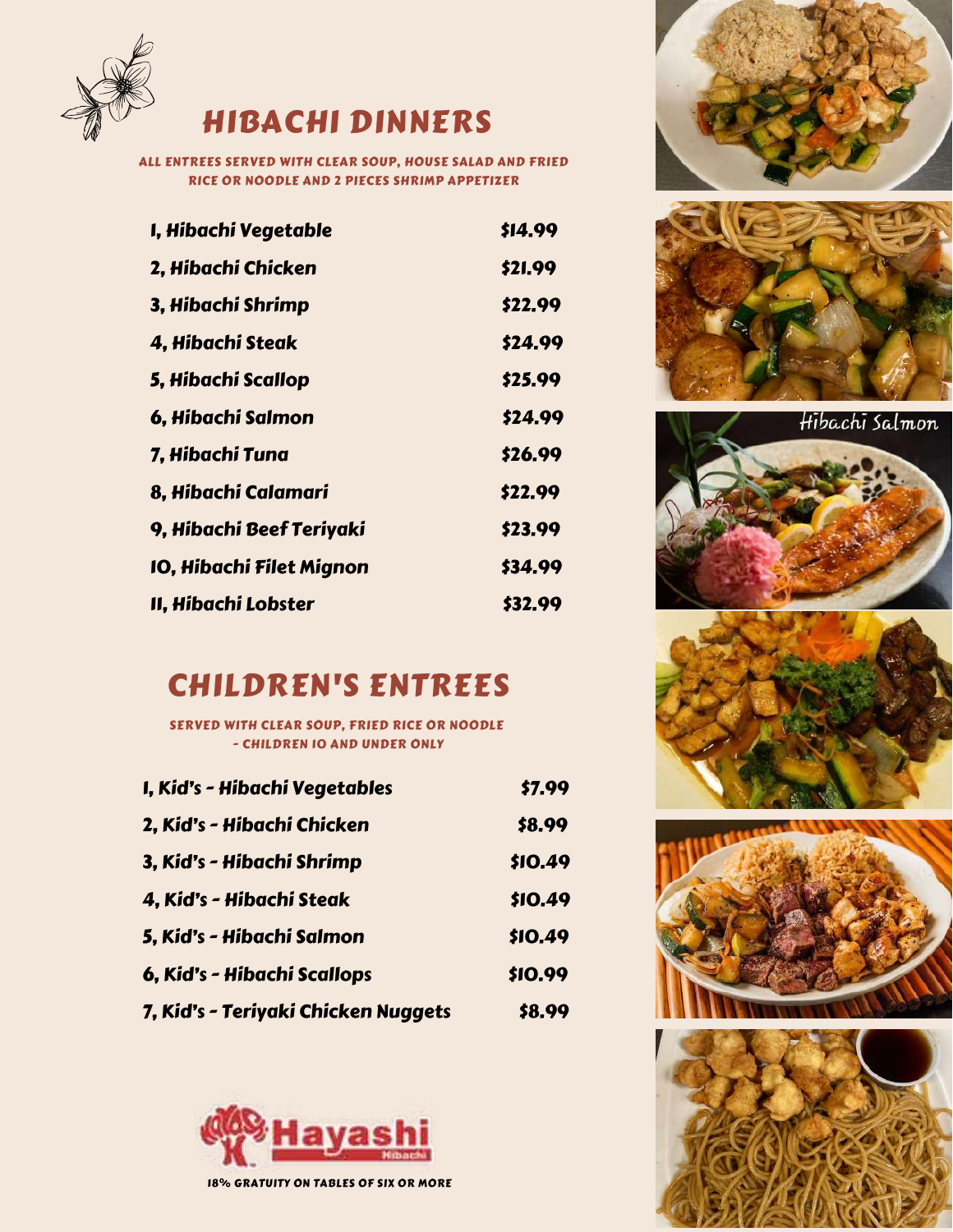

# DINNERS

ALL ENTREES SERVED WITH CLEAR SOUP, HOUSE SALAD AND FRIED RICE OR NOODLE AND 2 PIECES SHRIMP APPETIZER

| I, Hibachi Chicken & Shrimp                 | \$23.99 |
|---------------------------------------------|---------|
| 2. Hibachi Chicken & Steak                  | \$26.99 |
| 3, Hibachi Chicken & Filet Mignon           | \$30.99 |
| 4, Hibachi Chicken & Salmon                 | \$25.99 |
| 5, Hibachi Chicken & Scallop                | \$26.99 |
| 6, Hibachi Chicken & Lobster                | \$34.99 |
| 7, Hibachi Shrimp & Steak                   | \$27.99 |
| 8, Hibachi Shrimp & Filet Mignon            | \$32.99 |
| 9, Hibachi Shrimp & Salmon                  | \$27.99 |
| <b>10, Hibachi Shrimp &amp; Scallop</b>     | \$27.99 |
| II, Hibachi Shrimp & Lobster                | \$35.99 |
| 12, Hibachi Steak & Salmon                  | \$28.99 |
| 13, Hibachi Steak & Scallop                 | \$29.99 |
| 14, Hibachi Steak & Lobster                 | \$35.99 |
| 15, Hibachi Filet Mignon & Salmon           | \$32.99 |
| 16, Hibachi Filet Mignon & Scallop          | \$36.99 |
| 17, Hibachi Filet Mignon & Lobster          | \$39.99 |
| 18, Hibachi Scallop & Salmon                | \$28.99 |
| 19, Hibachi Scallop & Lobster               | \$36.99 |
| 20, Hibachi Salmon & Lobster                | \$35.99 |
| 2I, Sea and Land for Two                    | \$72.99 |
| (Hibachi Chicken, Filet Mignon and Lobster) |         |
| 22, Seafood Deluxe for Two                  | \$76.99 |
| (Hibachi Shrimp, Scallops and Lobster)      |         |





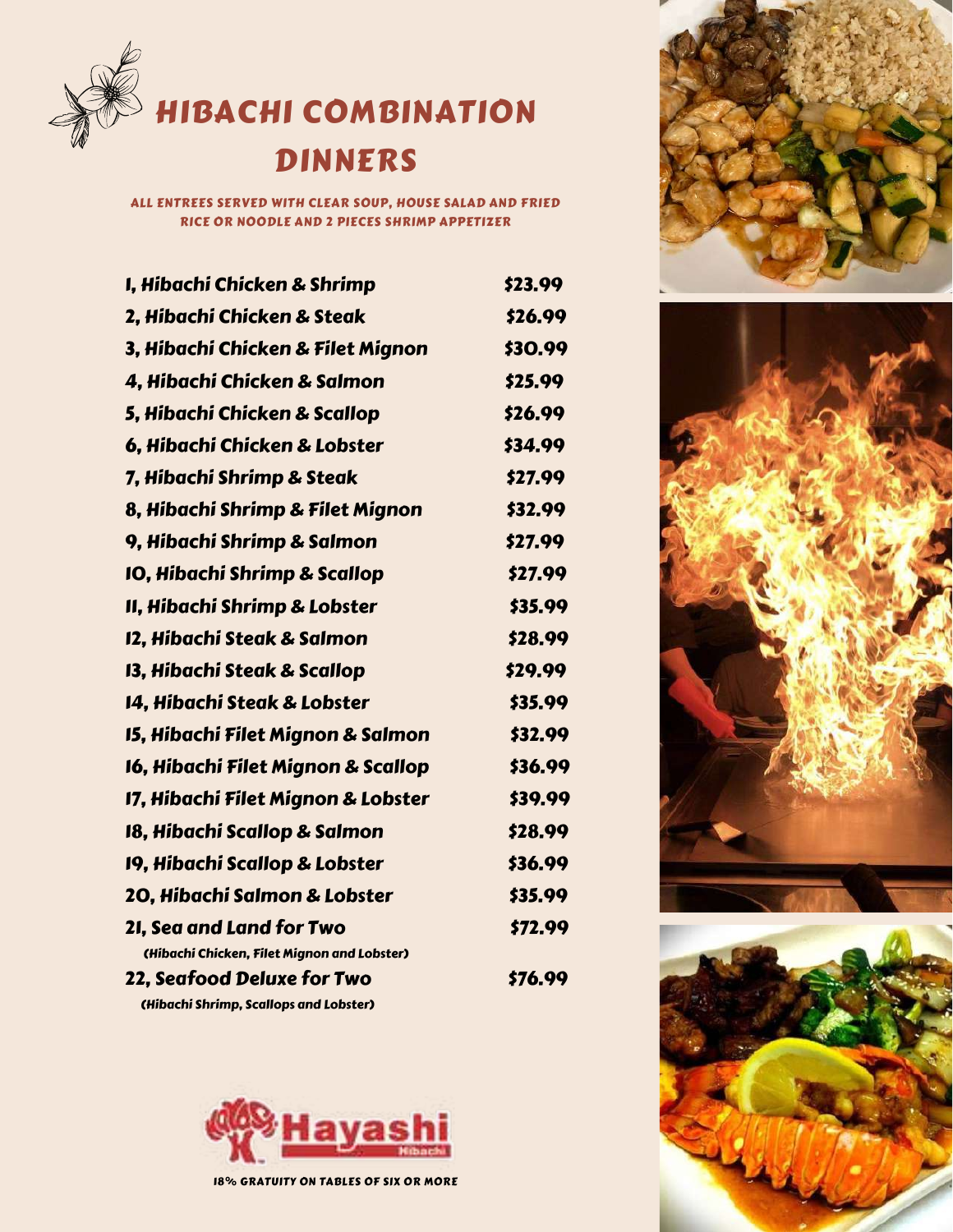

| I, Cucumber Roll                                                                          | \$4.49 |
|-------------------------------------------------------------------------------------------|--------|
| 2. Avocado Roll                                                                           | \$5.49 |
| 3, Asparagus Roll                                                                         | \$4.99 |
|                                                                                           |        |
| 4. Avocado Cucumber Roll                                                                  | \$5.49 |
| <b>5. AAC Roll</b>                                                                        | \$5.99 |
| <b>6, Sweet Potato Roll</b>                                                               | \$5.49 |
| 7, California Roll                                                                        | \$5.99 |
| Wrapped with crab stick, avocado and cucumber<br>outside with rice, sesame seed & tobiko  |        |
| 8. Alaska Roll                                                                            | \$5.99 |
| Wrapped with salmon, avocado and cucumber<br>outside with rice, sesame seed & tobiko      |        |
| 9, Philadelphia Roll                                                                      | \$6.99 |
| Wrapped with smoked salmon, avocado, cheese<br>outside with rice, sesame seed & tobiko    |        |
| IO. San Francisco Roll                                                                    | \$6.99 |
| Wrapped with spicy crab meat, crunchy, cucumber<br>outside with rice, sesame seed         |        |
| II, Tuna Roll                                                                             | \$5.99 |
| 12, Salmon Roll                                                                           | \$5.99 |
| 13. Hamachi Roll                                                                          | \$7.49 |
| 14. Eel Roll                                                                              | \$7.49 |
| Wrapped with baked eel, cheese and cucumber<br>outside with rice, sesame seed & eel sauce |        |
| 15. Tuna Avocado Roll                                                                     | \$6.49 |
| 16. Salmon Avocado Roll                                                                   | \$6.49 |
| 17, Spicy Tuna Roll                                                                       | \$6.99 |
|                                                                                           | \$6.99 |
| 18, Spicy Salmon Roll                                                                     |        |
| 19, Spicy Yellowtail Roll                                                                 | \$7.99 |

Wrapped with baked salmon skin, cucumber outside with rice, sesame seed & eel sauce

# TEMPURA STYLE ROLLS

### 1, Tempura California Roll  $\left(9.99\right)$

California roll deep fried tempura style & eel sauce

#### 2, Hot & Spicy Tuna Roll \$10.99

 Spicy tuna roll deep fried tempura style topped with scallion, tobiko & eel sauce, spicy mayonnaise

#### 3. Lava Roll **\$11.99**

 Wrapped with shrimp, eel, asparagus, egg omelet and avocado. deep fried tempura style & topped with tobiko, scallion, eel sauce, spicy mayo.

#### 4. Dynamite Roll \$12.99

 Wrapped with salmon, cucumber, asparagus, spring mix. deep fried tempura style & topped with tobiko, scallion, eel sauce, spicy mayo.

#### 5. Fire Cracker Roll \$13.49

 Wrapped with smoked salmon, eel, cream cheese deep fried tempura style & topped with tobiko, scallion, eel sauce, spicy mayo

#### 6, Tempura West Texas Roll \$16.99

 Wrapped with boiled shrimp, avocado, jalapeno, cream cheese, crab stick. deep fried tempura style & topped with eel sauce, spicy mayo, sesame seed

#### 7, O M G Roll \$18.99

 Wrapped with boiled shrimp, crab meat, Salmon, yellowtail, tuna, avocado. deep fried tempura style & topped with tobiko, scallion & eel sauce, spicy mayo, wasabi mayo, miso sauce, sweet chili sauce.



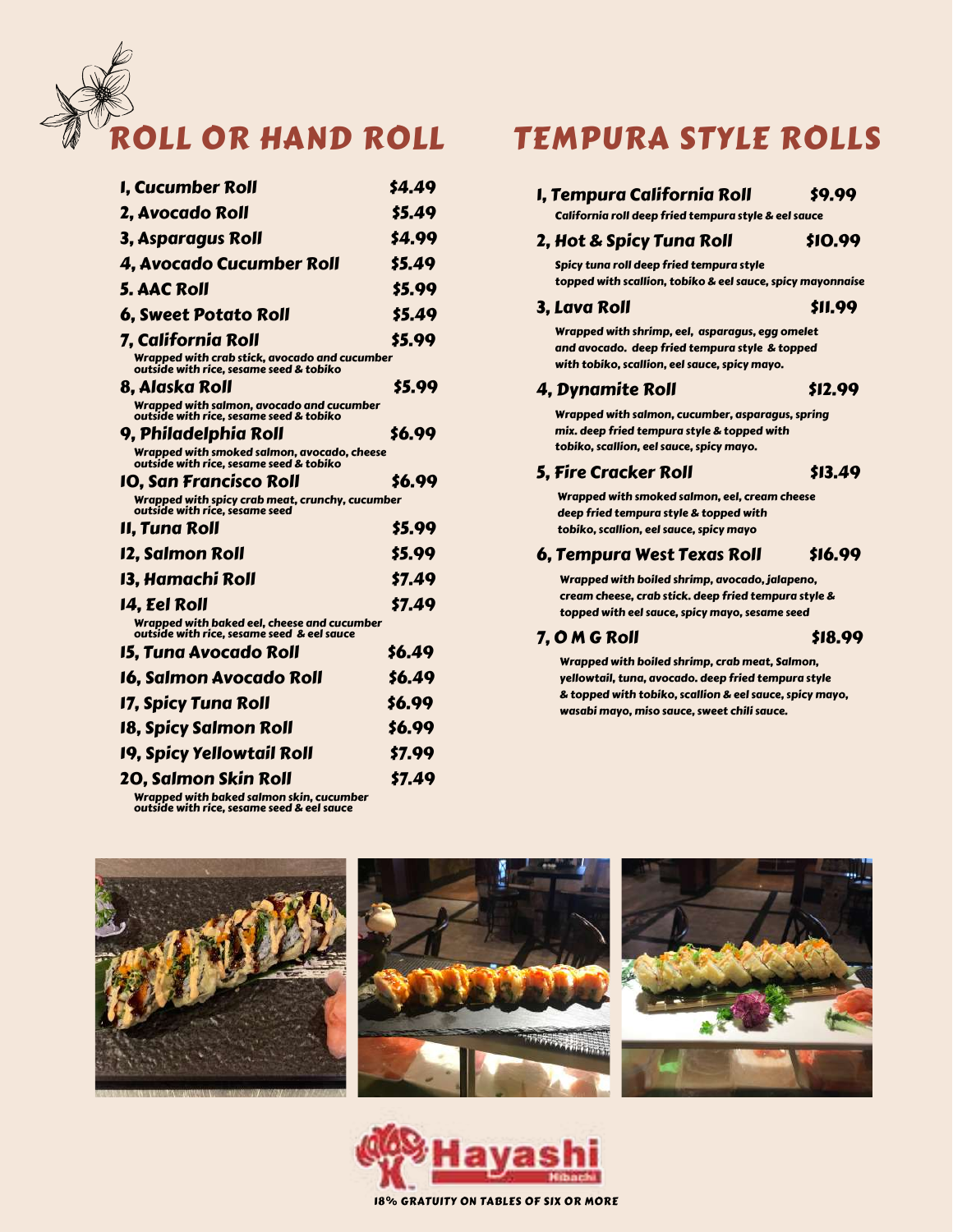

# SPECIAL ROLLS

SUSHI RICE ON SEAWEED PAPER OR SOY BEAN PAPER WRAPPED WITH THE CHOICED OF ITEMS

| I, Shrimp Tempura Roll                                                                                        | \$8.99  |
|---------------------------------------------------------------------------------------------------------------|---------|
| Wrapped with shrimp tempura, avocado, cheese, cucumber                                                        |         |
| outside with rice, sesame seed, tobiko & eel sauce                                                            |         |
| 2, Matsu Roll                                                                                                 | \$9.99  |
| Wrapped with shrimp tempura, avocado, cheese, spicy tuna                                                      |         |
| outside with rice, sesame seed, tobiko & eel sauce                                                            |         |
| 3, Spider Roll                                                                                                | \$10.99 |
| Wrapped with soft shell crab tempura, avocado, cucumber<br>outside with rice, sesame seed, tobiko & eel sauce |         |
| 4, Dallas Roll                                                                                                | \$11.99 |
| Wrapped with boiled shrimp, crab sticks<br>topped with spicy crunchy salmon & eel sauce                       |         |
| 5, Spicy Tuna California Roll                                                                                 | \$11.99 |
| Wrapped with crab sticks, avocado, cucumber                                                                   |         |
| topped with spicy crunchy tuna & eel sauce                                                                    |         |
| 6, California Fortune Roll                                                                                    | \$11.99 |
| Wrapped with boiled shrimp, avocado, cream cheese                                                             |         |
| topped with crab sticks & eel sauce                                                                           |         |
| 7. Sumo Roll                                                                                                  | \$12.99 |
| Wrapped with baked eel, avocado<br>topped with spicy crunchy salmon & eel sauce                               |         |
| 8. Tuna Rainbow Roll                                                                                          | \$13.49 |
| Wrapped with yellowtail, scallion, cucumber                                                                   |         |
| topped with fresh red tuna & tobiko                                                                           |         |
| 9, Ichiban Roll                                                                                               | \$13.49 |
| Wrapped with yellowtail, scallion, red tuna<br>topped with sliced avocado & eel sauce                         |         |
| <b>10, Imperial Roll</b>                                                                                      | \$12.99 |
| Wrapped with spicy crunchy tuna                                                                               |         |
| topped with fresh red tuna, white tuna & sweet miso sauce                                                     |         |

#### 11, Fujiyama Roll \$13.99 Wrapped with crab stick, eel, asparagus, cream cheese topped with spicy crunchy salmon & eel sauce

# 12. Samurai Roll **\$13.99**

 Wrapped with shrimp tempura, asparagus, cream cheese topped with fresh salmon & spicy mayonnaise

#### 13, Crazy Roll \$12.99

 Wrapped with spicy crunchy tuna topped with fresh red tuna, sliced avocado & tobiko

#### 14, Dragon Roll \$12.49

 Wrapped with baked eel, cucumber topped with sliced avocado & eel sauce, tobiko

### 15, Special Dragon Roll \$13.99

 Wrapped with crab sticks, avocado, cucumber topped with baked eel & eel sauce, sesame seed

#### 16. Ninja Roll **\$13.99**

 Wrapped with shrimp tempura, cream cheese topped with baked eel, avocado & eel sauce, sesame seed

#### 17, Golden Phoenix Roll \$13.99

 Wrapped with shrimp tempura, avocado topped with sliced fresh mango & tobiko, mango sauce

#### 18, New York Roll \$12.99

 Wrapped with fresh red tuna, avocado topped with fresh salmon, sliced avocado & tobiko

#### 19, Tokyo Maki Roll \$13.99

 Wrapped with spicy crunchy crab meat topped with red tuna, yellowtail, sliced avocado

### 20, Flaming Hot Roll \$13.99

 Wrapped with white tuna, jalapeno, cucumber, avocado topped with spicy crunchy tuna & eel sauce

### 21, Rainbow Roll \$12.99

 Wrapped with crab sticks, avocado, cucumber topped with assorted raw fish & tobiko







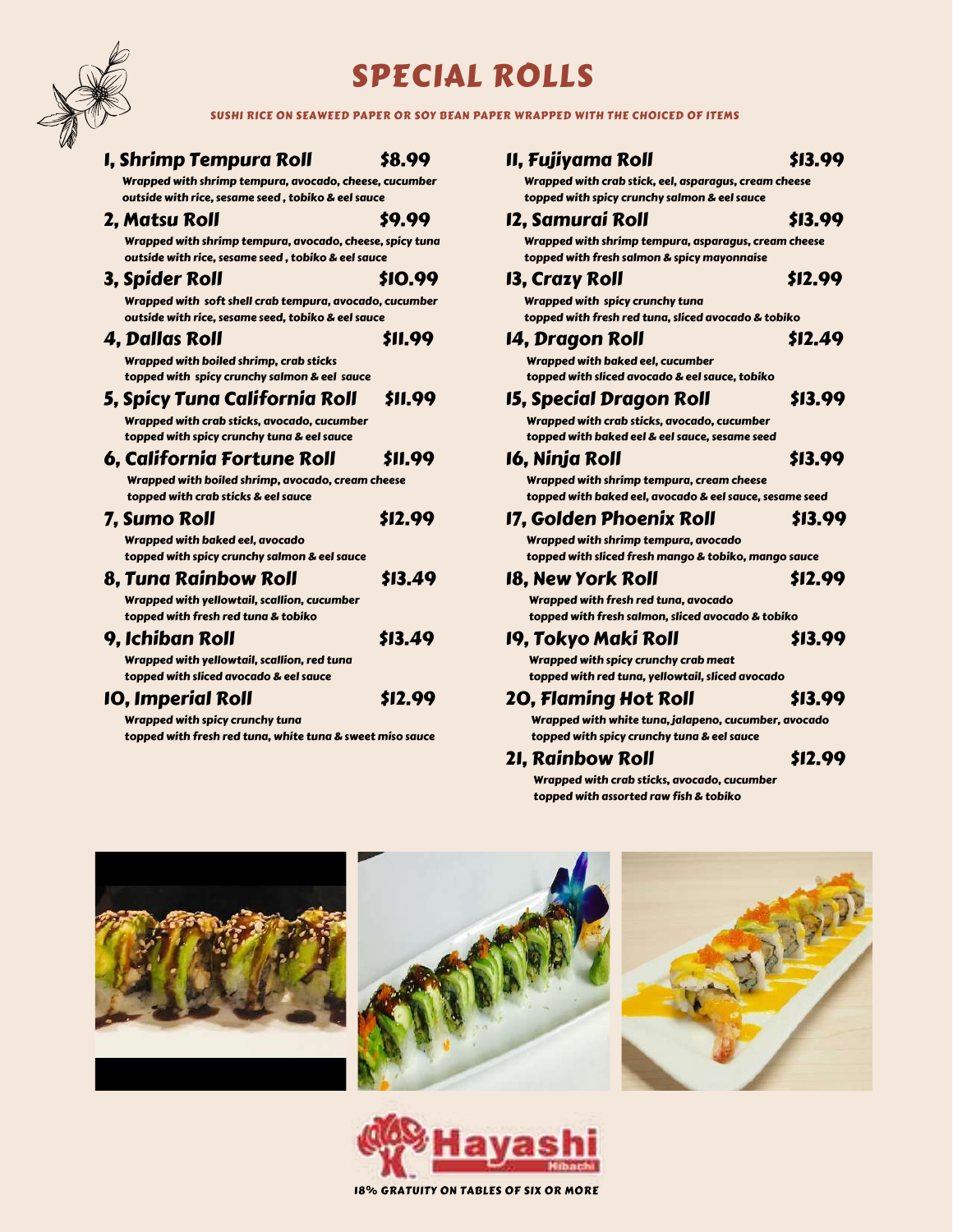

# HAYASHI'S SIGNATURE ROLLS

SUSHI RICE ON SEAWEED PAPER OR SOY BEAN PAPER WRAPPED WITH THE CHOICED OF ITEMS

### 1. Angel's Wing Roll **\$13.99**

 Wrapped with golden fried shrimp tempura, crisp cucumber topped with avocado, crab meat & eel sauce, spicy mayo sesame seed

#### 2, Mango Lobster Roll \$16.99

 Soybean paper Wrapped with A lobster lover's dream crisp fried lobster tempura, fresh mango, lobster salad topped with sweet mango sauce & eel sauce

### 3. BMW Roll \$15.99

 The most popular raw fish roll Wrapped with fresh salmon, red tuna, avocado topped with chili peppered tuna, salmon topped with tobiko scallion, wasabi mayo, eel sauce, spicy mayo

#### 4, The West Texas Roll \$16.49

 Quickly becoming a west Texas Favorite . Soybean paper wrapped with golden fried shrimp tempura, cream cheese, fresh shred jalapeno and avocado topped with spicy mayonnaise & eel sauce, sesame seed

5. MVP Roll \$16.49

 Soybean paper Wrapped with season boiled shrimp, red tuna, crisp fried jalapeno, and fresh bell pepper topped with crab meat and peppered red tuna

## $6. So Spicv Roll$  \$14.49

 Wrapped spicy crab meat, bell pepper, crisp fried jalapeno, topped with chili peppered yellowtail and sliced avocado

### 7, Crazy Cajun Roll \$14.99

 Wrapped golden fried oyster, fresh shred jalapeno, topped with fresh sliced avocado & spicy mayo, crunchy

#### 8. Manhattan Roll **\$15.99**

 Wrapped spicy crunchy salmon, fresh mango, topped with chili peppered tuna, seasoned boiled shrimp and fresh sliced avocado, tobiko

### 9, Sugar & Spice Roll  $$15.99$

 Soybean paper Wrapped with sweet mango, spicy crab New Mexico green chili , and crisp fried jalapeno topped with sliced avocado & chili peppered white tuna.

## 10. The Havashi Roll \$16.49

 Soybean paper Wrapped with chili peppered tuna, fresh shred jalapeno, avocado, fresh bell pepper topped with crab meat, fresh salmon, boiled shrimp spicy mayonnaise sauce & eel sauce, sesame seed on the top

### $II, En$  Fuego Roll  $$15.49$

 this roll is on fire, Soybean paper Wrapped season boiled shrimp, New Mexico green chili , and crisp fried jalapeno topped with spicy crunchy carb meat

### $12,$  Beautiful Roll  $$15,49$

 Soybean paper Wrapped with spicy tuna , baked eel, steamed asparagus, fresh avocado topped with spicy mayonnaise & eel sauce

### 13. Sakura Roll **\$15.99**

 Soybean paper Wrapped with fresh salmon, red tuna, yellowtail, crab stick, steamed asparagus topped with spicy mayonnaise & eel sauce

### 14. Lone star Roll **\$16.99**

 Soybean paper Wrapped with lobster salad, red tuna, white tuna, fresh avocado topped with spicy mayonnaise & eel sauce

### 15, Lobster Tempura Roll \$15.99

 Wrapped with a crisp golden lobster tempura, fresh avocado, cream cheese, cucumber outside with fish caviar & eel sauce

| 16, King Maki                                   | \$15.99 |
|-------------------------------------------------|---------|
| Wrapped with a crisp golden lobster tempura,    |         |
| topped with spicy crunchy carb meat & eel sauce |         |

### 17, Queen Maki \$15.99

 Wrapped with blue crab meat, topped with fresh salmon, avocado, baked eel & eel sauce, sesame seed